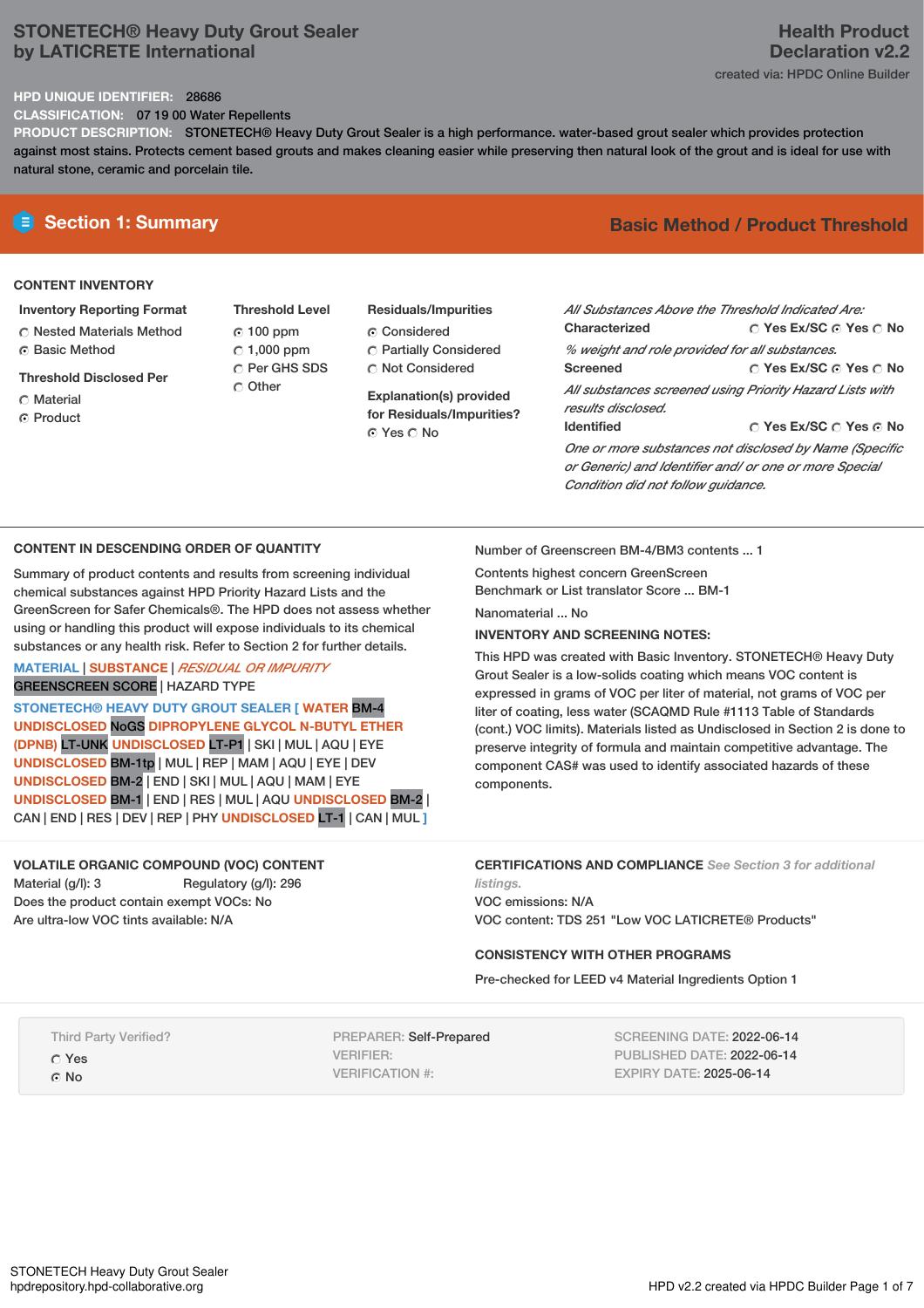This section lists contents in a product based on specific threshold(s) and reports detailed health information including hazards. This HPD uses the *inventory method indicated above, which is one of three possible methods:*

- *Basic Inventory method with Product-level threshold.*
- *Nested Material Inventory method with Product-level threshold*
- *Nested Material Inventory method with individual Material-level thresholds*

Definitions and requirements for the three inventory methods and requirements for each data field can be found in the HPD Open Standard version 2.2, *available on the HPDC website at: [www.hpd-collaborative.org/hpd-2-2-standard](https://www.hpd-collaborative.org/hpd-2-2-standard)*

| <b>STONETECH® HEAVY DUTY GROUT SEALER</b>      |                                                                                                                                                                                                                                                                    |                                          |                 |                                                |                        |
|------------------------------------------------|--------------------------------------------------------------------------------------------------------------------------------------------------------------------------------------------------------------------------------------------------------------------|------------------------------------------|-----------------|------------------------------------------------|------------------------|
| PRODUCT THRESHOLD: 100 ppm                     |                                                                                                                                                                                                                                                                    | RESIDUALS AND IMPURITIES CONSIDERED: Yes |                 |                                                |                        |
| potentially greater than 100 ppm.              | RESIDUALS AND IMPURITIES NOTES: Residuals and impurities are measured by quantitative methods and are only displayed when they are                                                                                                                                 |                                          |                 |                                                |                        |
|                                                | OTHER PRODUCT NOTES: See SDS at https://laticrete.com for occupational exposure information.                                                                                                                                                                       |                                          |                 |                                                |                        |
| <b>WATER</b>                                   |                                                                                                                                                                                                                                                                    |                                          |                 |                                                | ID: 7732-18-5          |
|                                                | HAZARD SCREENING METHOD: Pharos Chemical and Materials Library HAZARD SCREENING DATE: 2022-06-14 13:16:46                                                                                                                                                          |                                          |                 |                                                |                        |
| $\%$ : 94,0000 - 98,0000                       | <b>GS: BM-4</b>                                                                                                                                                                                                                                                    | <b>RC: None</b>                          | NANO: No        | <b>SUBSTANCE ROLE: Diluent</b>                 |                        |
| <b>HAZARD TYPE</b>                             | <b>AGENCY AND LIST TITLES</b>                                                                                                                                                                                                                                      |                                          | <b>WARNINGS</b> |                                                |                        |
| None found                                     |                                                                                                                                                                                                                                                                    |                                          |                 | No warnings found on HPD Priority Hazard Lists |                        |
|                                                | SUBSTANCE NOTES: The amount of this component may vary based on the plant of manufacture.                                                                                                                                                                          |                                          |                 |                                                |                        |
|                                                |                                                                                                                                                                                                                                                                    |                                          |                 |                                                |                        |
| <b>UNDISCLOSED</b>                             |                                                                                                                                                                                                                                                                    |                                          |                 |                                                | <b>ID: Undisclosed</b> |
|                                                | HAZARD SCREENING METHOD: Pharos Chemical and Materials Library HAZARD SCREENING DATE: 2022-06-14 13:16:47                                                                                                                                                          |                                          |                 |                                                |                        |
| %: $1.0000 - 5.0000$                           | <b>GS: NoGS</b>                                                                                                                                                                                                                                                    | <b>RC: None</b>                          | NANO: No        | <b>SUBSTANCE ROLE: Coating</b>                 |                        |
|                                                |                                                                                                                                                                                                                                                                    |                                          |                 |                                                |                        |
| <b>HAZARD TYPE</b>                             | <b>AGENCY AND LIST TITLES</b>                                                                                                                                                                                                                                      |                                          | <b>WARNINGS</b> |                                                |                        |
| None found                                     |                                                                                                                                                                                                                                                                    |                                          |                 | No warnings found on HPD Priority Hazard Lists |                        |
|                                                | SUBSTANCE NOTES: The amount of this component may vary based on the plant of manufacture. This product is shown as undisclosed to                                                                                                                                  |                                          |                 |                                                |                        |
|                                                | preserve integrity of formula and maintain competitive advantage. The component CAS# was used to identify associated hazards.                                                                                                                                      |                                          |                 |                                                |                        |
|                                                |                                                                                                                                                                                                                                                                    |                                          |                 |                                                |                        |
| <b>DIPROPYLENE GLYCOL N-BUTYL ETHER (DPNB)</b> | HAZARD SCREENING METHOD: Pharos Chemical and Materials Library HAZARD SCREENING DATE: 2022-06-14 13:16:47                                                                                                                                                          |                                          |                 |                                                | ID: 29911-28-2         |
| %: $0.1000 - 0.5000$                           | <b>GS: LT-UNK</b>                                                                                                                                                                                                                                                  | RC: None                                 | NANO: No        | <b>SUBSTANCE ROLE: Solvent</b>                 |                        |
| <b>HAZARD TYPE</b>                             | <b>AGENCY AND LIST TITLES</b>                                                                                                                                                                                                                                      |                                          | <b>WARNINGS</b> |                                                |                        |
| None found                                     |                                                                                                                                                                                                                                                                    |                                          |                 | No warnings found on HPD Priority Hazard Lists |                        |
|                                                |                                                                                                                                                                                                                                                                    |                                          |                 |                                                |                        |
|                                                | SUBSTANCE NOTES: The amount of this component may vary based on the plant of manufacture. This product is shown as undisclosed to<br>preserve integrity of formula and maintain competitive advantage. The component CAS# was used to identify associated hazards. |                                          |                 |                                                |                        |
|                                                |                                                                                                                                                                                                                                                                    |                                          |                 |                                                |                        |
| <b>UNDISCLOSED</b>                             |                                                                                                                                                                                                                                                                    |                                          |                 |                                                | <b>ID: Undisclosed</b> |

STONETECH Heavy Duty Grout Sealer<br>hpdrepository.hpd-collaborative.org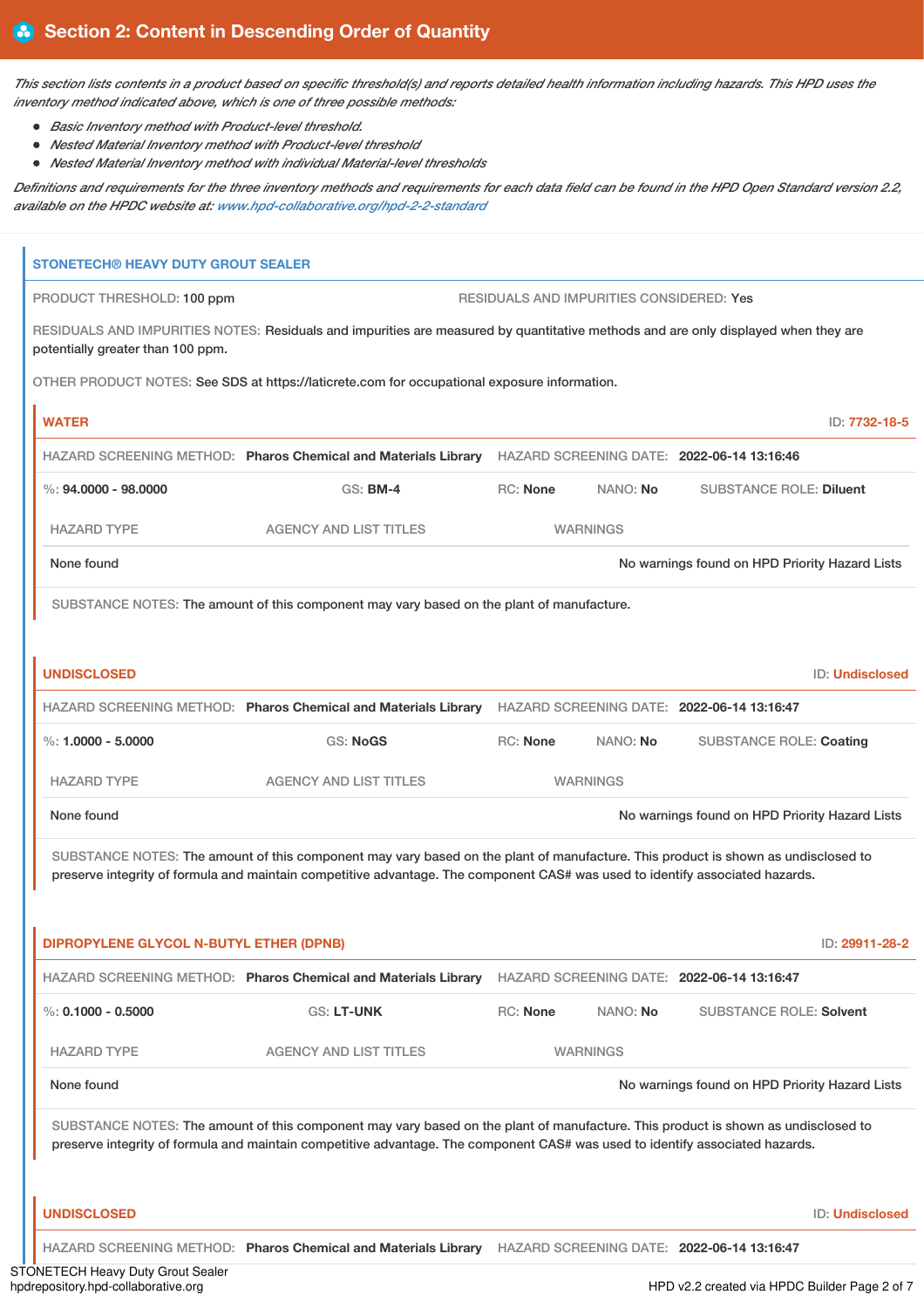| %: $0.0100 - 0.0200$ | GS: LT-P1                                      | RC: None |                             | NANO: No SUBSTANCE ROLE: Antimicrobial Pesticide                                                 |
|----------------------|------------------------------------------------|----------|-----------------------------|--------------------------------------------------------------------------------------------------|
| <b>HAZARD TYPE</b>   | <b>AGENCY AND LIST TITLES</b>                  |          | <b>WARNINGS</b>             |                                                                                                  |
| <b>SKI</b>           | <b>MAK</b>                                     |          |                             | Sensitizing Substance Sh - Danger of skin sensitization                                          |
| <b>MUL</b>           | German FEA - Substances Hazardous to<br>Waters |          | Class 2 - Hazard to Waters  |                                                                                                  |
| <b>SKI</b>           | EU - GHS (H-Statements) Annex 6 Table 3-1      |          | Category 2]                 | H315 - Causes skin irritation [Skin corrosion/irritation -                                       |
| <b>SKI</b>           | EU - GHS (H-Statements) Annex 6 Table 3-1      |          | sensitization - Category 1] | H317 - May cause an allergic skin reaction [Skin]                                                |
| AQU                  | EU - GHS (H-Statements) Annex 6 Table 3-1      |          |                             | H400 - Very toxic to aquatic life [Hazardous to the aquatic<br>environment (acute) - Category 1] |
| <b>EYE</b>           | EU - GHS (H-Statements) Annex 6 Table 3-1      |          |                             | H318 - Causes serious eye damage Serious eye<br>damage/eye irritation - Category 1]              |

SUBSTANCE NOTES: The amount of this component may vary based on the plant of manufacture. This product is shown as undisclosed to preserve integrity of formula and maintain competitive advantage. The component CAS# was used to identify associated hazards.

**UNDISCLOSED** ID: **Undisclosed**

|                      |                                                | HAZARD SCREENING METHOD: Pharos Chemical and Materials Library HAZARD SCREENING DATE: 2022-06-14 13:16:48                                          |
|----------------------|------------------------------------------------|----------------------------------------------------------------------------------------------------------------------------------------------------|
| %: $0.0100 - 0.0200$ | GS: BM-1tp                                     | RC: None NANO: No SUBSTANCE ROLE: Antimicrobial Pesticide                                                                                          |
| <b>HAZARD TYPE</b>   | <b>AGENCY AND LIST TITLES</b>                  | <b>WARNINGS</b>                                                                                                                                    |
| <b>MUL</b>           | German FEA - Substances Hazardous to<br>Waters | Class 3 - Severe Hazard to Waters                                                                                                                  |
| <b>REP</b>           | <b>EU - REACH Annex XVII CMRs</b>              | Toxic to Reproduction Category 2 - Substances which<br>should be regarded as if they impair fertility or cause<br>Developmental Toxicity in humans |
| <b>MAM</b>           | EU - GHS (H-Statements) Annex 6 Table 3-1      | H372 - Causes damage to organs through prolonged or<br>repeated exposure [Specific target organ toxicity -<br>repeated exposure - Category 1]      |
| <b>AQU</b>           | EU - GHS (H-Statements) Annex 6 Table 3-1      | H400 - Very toxic to aquatic life [Hazardous to the aquatic<br>environment (acute) - Category 1]                                                   |
| <b>AQU</b>           | EU - GHS (H-Statements) Annex 6 Table 3-1      | H410 - Very toxic to aquatic life with long lasting effects<br>[Hazardous to the aquatic environment (chronic) -<br>Category 1]                    |
| <b>MAM</b>           | EU - GHS (H-Statements) Annex 6 Table 3-1      | H301 - Toxic if swallowed [Acute toxicity (oral) - Category<br>31                                                                                  |
| <b>EYE</b>           | EU - GHS (H-Statements) Annex 6 Table 3-1      | H318 - Causes serious eye damage [Serious eye<br>damage/eye irritation - Category 1]                                                               |
| <b>MAM</b>           | EU - GHS (H-Statements) Annex 6 Table 3-1      | H330 - Fatal if inhaled [Acute toxicity (inhalation) -<br>Category 1 or 2]                                                                         |
| <b>DEV</b>           | EU - GHS (H-Statements) Annex 6 Table 3-1      | H360D - May damage the unborn child [Reproductive<br>toxicity - Category 1A or 1B]                                                                 |

SUBSTANCE NOTES: The amount of this component may vary based on plant of manufacture. This product is shown as undisclosed to preserve integrity of formula and maintain competitive advantage. The component CAS # was used to identify associated hazards.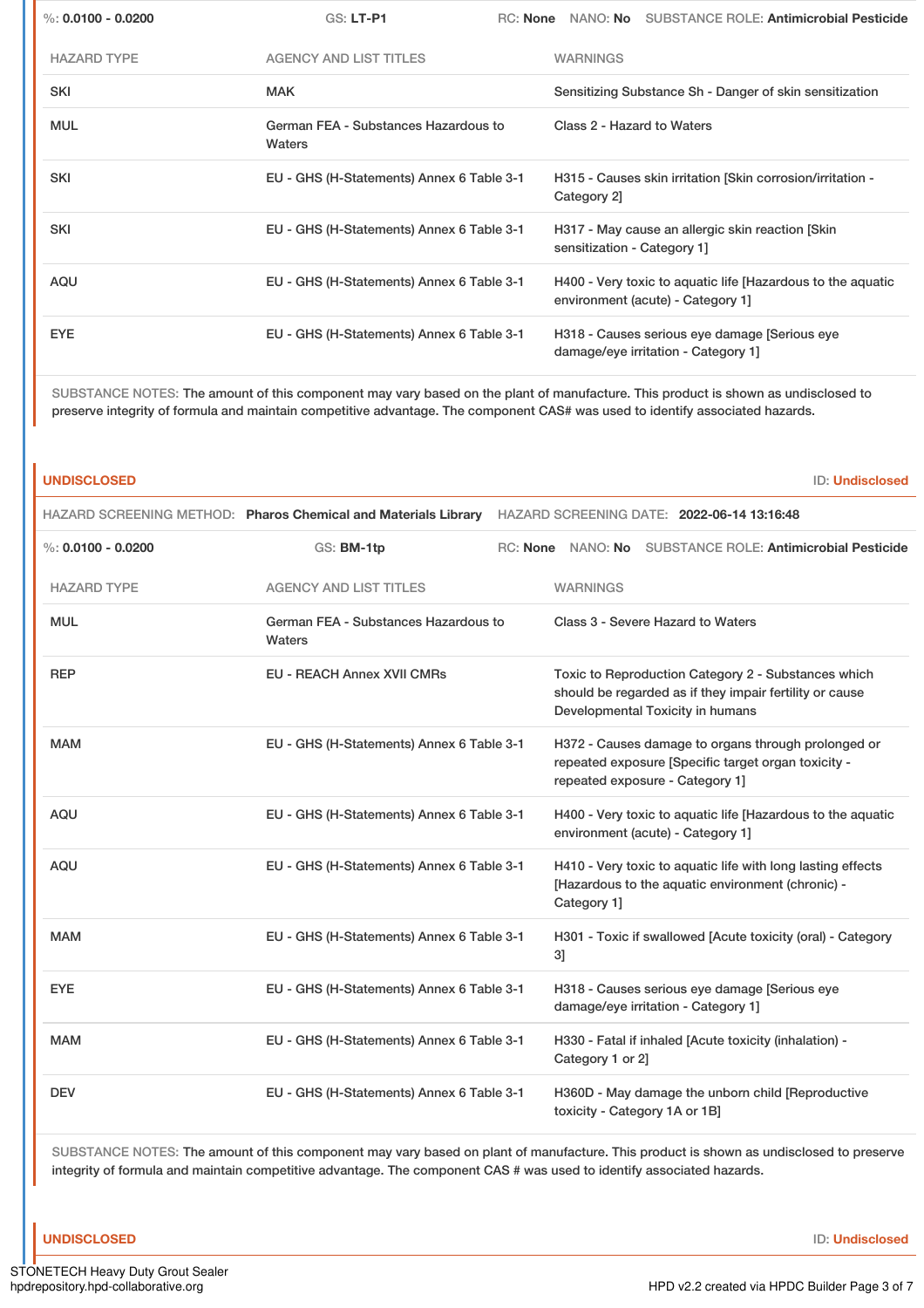|                      | HAZARD SCREENING METHOD: Pharos Chemical and Materials Library HAZARD SCREENING DATE: 2022-06-14 13:16:48 |          |                             |                                                                                                                  |                                                              |
|----------------------|-----------------------------------------------------------------------------------------------------------|----------|-----------------------------|------------------------------------------------------------------------------------------------------------------|--------------------------------------------------------------|
| %: $0.0050 - 0.0200$ | <b>GS: BM-2</b>                                                                                           | RC: None |                             |                                                                                                                  | NANO: No SUBSTANCE ROLE: Antimicrobial Pesticide             |
| <b>HAZARD TYPE</b>   | <b>AGENCY AND LIST TITLES</b>                                                                             |          | <b>WARNINGS</b>             |                                                                                                                  |                                                              |
| <b>END</b>           | <b>TEDX - Potential Endocrine Disruptors</b>                                                              |          |                             | <b>Potential Endocrine Disruptor</b>                                                                             |                                                              |
| <b>SKI</b>           | <b>MAK</b>                                                                                                |          |                             | Sensitizing Substance Sh - Danger of skin sensitization                                                          |                                                              |
| <b>MUL</b>           | German FEA - Substances Hazardous to<br>Waters                                                            |          |                             | Class 3 - Severe Hazard to Waters                                                                                |                                                              |
| <b>SKI</b>           | EU - GHS (H-Statements) Annex 6 Table 3-1                                                                 |          | sensitization - Category 1] | H317 - May cause an allergic skin reaction [Skin                                                                 |                                                              |
| <b>SKI</b>           | EU - GHS (H-Statements) Annex 6 Table 3-1                                                                 |          |                             | H314 - Causes severe skin burns and eye damage [Skin<br>corrosion/irritation - Category 1A or 1B or 1C]          |                                                              |
| AQU                  | EU - GHS (H-Statements) Annex 6 Table 3-1                                                                 |          |                             | environment (acute) - Category 1]                                                                                | H400 - Very toxic to aquatic life [Hazardous to the aquatic  |
| AQU                  | EU - GHS (H-Statements) Annex 6 Table 3-1                                                                 |          | Category 1]                 | H410 - Very toxic to aquatic life with long lasting effects<br>[Hazardous to the aquatic environment (chronic) - |                                                              |
| <b>MAM</b>           | EU - GHS (H-Statements) Annex 6 Table 3-1                                                                 |          | 3]                          |                                                                                                                  | H301 - Toxic if swallowed [Acute toxicity (oral) - Category  |
| <b>MAM</b>           | EU - GHS (H-Statements) Annex 6 Table 3-1                                                                 |          | Category 3]                 |                                                                                                                  | H311 - Toxic in contact with skin [Acute toxicity (dermal) - |
| <b>EYE</b>           | EU - GHS (H-Statements) Annex 6 Table 3-1                                                                 |          |                             | H318 - Causes serious eye damage [Serious eye<br>damage/eye irritation - Category 1]                             |                                                              |
| <b>MAM</b>           | EU - GHS (H-Statements) Annex 6 Table 3-1                                                                 |          | Category 1 or 2]            | H330 - Fatal if inhaled [Acute toxicity (inhalation) -                                                           |                                                              |

SUBSTANCE NOTES: The amount of this component may vary based on the plant of manufacture. This product is shown as undisclosed to preserve integrity of formula and maintain competitive advantage. The component CAS# was used to identify associated hazards.

# **UNDISCLOSED** ID: **Undisclosed**

|                      | HAZARD SCREENING METHOD: Pharos Chemical and Materials Library |          |                                      | HAZARD SCREENING DATE: 2022-06-14 13:16:49                                                                       |
|----------------------|----------------------------------------------------------------|----------|--------------------------------------|------------------------------------------------------------------------------------------------------------------|
| %: $0.0050 - 0.0100$ | $GS:$ BM-1                                                     | RC: None | NANO: <b>No</b>                      | <b>SUBSTANCE ROLE: Antimicrobial Pesticide</b>                                                                   |
| <b>HAZARD TYPE</b>   | <b>AGENCY AND LIST TITLES</b>                                  |          | <b>WARNINGS</b>                      |                                                                                                                  |
| <b>END</b>           | <b>TEDX - Potential Endocrine Disruptors</b>                   |          | <b>Potential Endocrine Disruptor</b> |                                                                                                                  |
| <b>RES</b>           | <b>AOEC - Asthmagens</b>                                       |          |                                      | Asthmagen (Rs) - sensitizer-induced                                                                              |
| <b>MUL</b>           | German FEA - Substances Hazardous to<br>Waters                 |          | Class 2 - Hazard to Waters           |                                                                                                                  |
| AQU                  | EU - GHS (H-Statements) Annex 6 Table 3-1                      |          |                                      | H400 - Very toxic to aquatic life [Hazardous to the aquatic<br>environment (acute) - Category 1]                 |
| AQU                  | EU - GHS (H-Statements) Annex 6 Table 3-1                      |          | Category 1                           | H410 - Very toxic to aquatic life with long lasting effects<br>[Hazardous to the aquatic environment (chronic) - |

SUBSTANCE NOTES: The amount of this component may vary based on plant of manufacture. This product is shown as undisclosed to preserve integrity of formula and maintain competitive advantage. The component CAS # was used to identify associated hazards.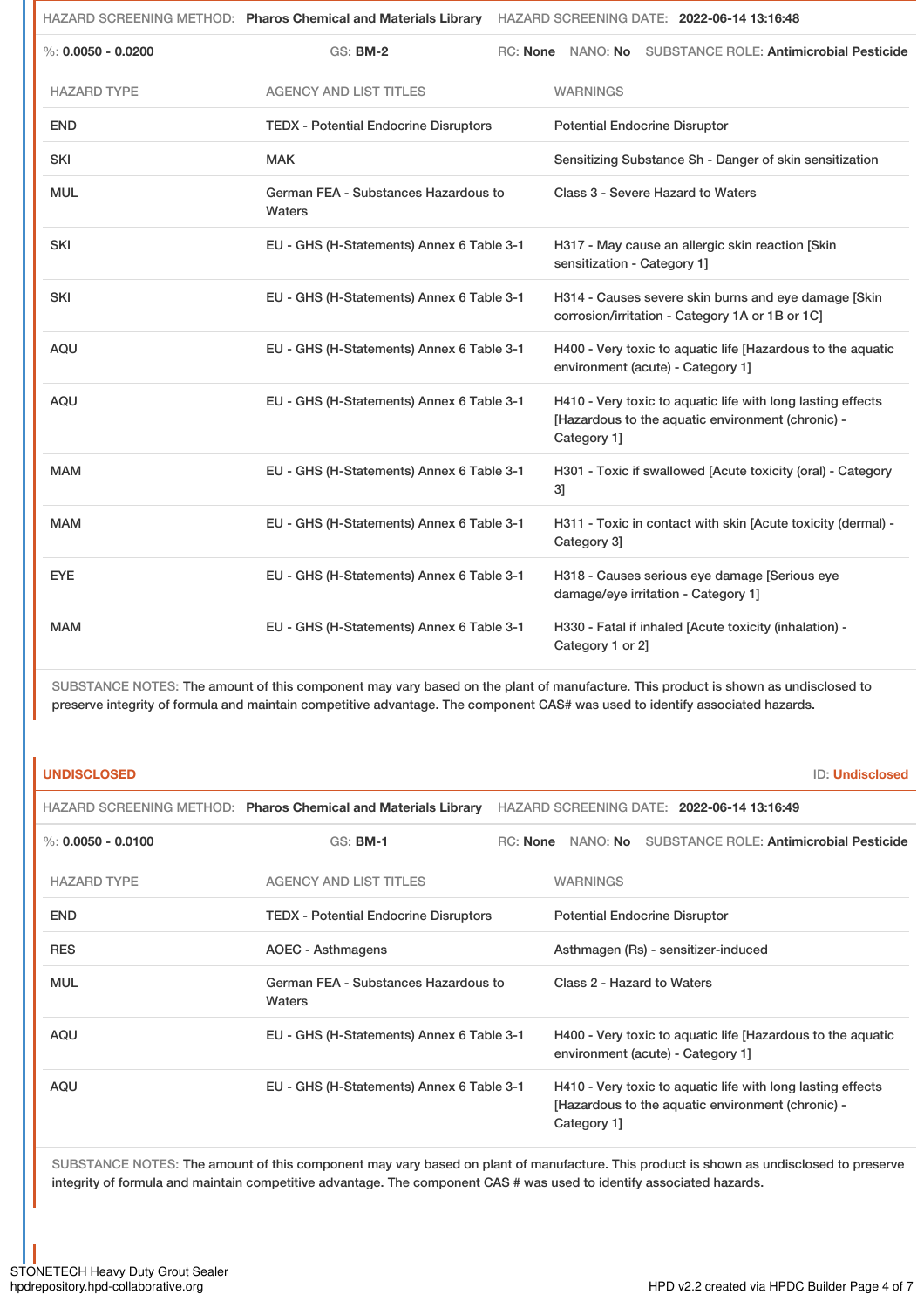|                      | HAZARD SCREENING METHOD: Pharos Chemical and Materials Library HAZARD SCREENING DATE: 2022-06-14 13:16:49 |                 |                 |                                      |                                                           |
|----------------------|-----------------------------------------------------------------------------------------------------------|-----------------|-----------------|--------------------------------------|-----------------------------------------------------------|
| %: $0.0010 - 0.0100$ | $GS:$ BM-2                                                                                                | <b>RC:</b> None |                 | NANO: No                             | <b>SUBSTANCE ROLE: Solvent</b>                            |
| <b>HAZARD TYPE</b>   | <b>AGENCY AND LIST TITLES</b>                                                                             |                 | <b>WARNINGS</b> |                                      |                                                           |
| <b>CAN</b>           | CA EPA - Prop 65                                                                                          |                 |                 |                                      | Carcinogen - specific to chemical form or exposure route  |
| <b>END</b>           | <b>TEDX - Potential Endocrine Disruptors</b>                                                              |                 |                 | <b>Potential Endocrine Disruptor</b> |                                                           |
| <b>CAN</b>           | <b>IARC</b>                                                                                               |                 |                 |                                      | Group 1 - Agent is Carcinogenic to humans                 |
| <b>RES</b>           | <b>AOEC - Asthmagens</b>                                                                                  |                 |                 |                                      | Asthmagen (Rs) - sensitizer-induced                       |
| CAN                  | <b>MAK</b>                                                                                                |                 |                 | slight risk under MAK/BAT levels     | Carcinogen Group 5 - Genotoxic carcinogen with very       |
| <b>DEV</b>           | CA EPA - Prop 65                                                                                          |                 | route           |                                      | Developmental - specific to chemical form or exposure     |
| <b>CAN</b>           | GHS - Japan                                                                                               |                 |                 |                                      | H350 - May cause cancer [Carcinogenicity - Category 1A]   |
| <b>REP</b>           | GHS - Japan                                                                                               |                 |                 | reproduction - Category 1A]          | H360 - May damage fertility or the unborn child [Toxic to |
| <b>PHY</b>           | EU - GHS (H-Statements) Annex 6 Table 3-1                                                                 |                 |                 | liquids - Category 2]                | H225 - Highly flammable liquid and vapour [Flammable      |

SUBSTANCE NOTES: The amount of this component may vary based on the plant of manufacture. This product is shown as undisclosed to preserve integrity of formula and maintain competitive advantage. The component CAS# was used to identify associated hazards.

| <b>UNDISCLOSED</b>   |                                                                |                 |                                                                          | <b>ID: Undisclosed</b>                                                                            |  |
|----------------------|----------------------------------------------------------------|-----------------|--------------------------------------------------------------------------|---------------------------------------------------------------------------------------------------|--|
|                      | HAZARD SCREENING METHOD: Pharos Chemical and Materials Library |                 |                                                                          | HAZARD SCREENING DATE: 2022-06-14 13:16:50                                                        |  |
| %: $0.0005 - 0.0015$ | $GS: LT-1$                                                     | <b>RC:</b> None | NANO: No                                                                 | <b>SUBSTANCE ROLE: Dispersant</b>                                                                 |  |
| <b>HAZARD TYPE</b>   | <b>AGENCY AND LIST TITLES</b>                                  |                 | <b>WARNINGS</b>                                                          |                                                                                                   |  |
| <b>CAN</b>           | <b>EU - REACH Annex XVII CMRs</b>                              |                 |                                                                          | Carcinogen Category 2 - Substances which should be<br>regarded as if they are Carcinogenic to man |  |
| <b>CAN</b>           | <b>EU - Annex VI CMRs</b>                                      |                 | Carcinogen Category 1B - Presumed Carcinogen based on<br>animal evidence |                                                                                                   |  |
| <b>MUL</b>           | ChemSec - SIN List                                             |                 | CMR - Carcinogen, Mutagen &/or Reproductive Toxicant                     |                                                                                                   |  |
| <b>CAN</b>           | GHS - Australia                                                |                 | H350 - May cause cancer [Carcinogenicity - Category 1A<br>or $1B$        |                                                                                                   |  |
| <b>CAN</b>           | EU - GHS (H-Statements) Annex 6 Table 3-1                      |                 | or $1B$                                                                  | H350 - May cause cancer [Carcinogenicity - Category 1A                                            |  |

SUBSTANCE NOTES: The amount of this component may vary based on plant of manufacture. This product is shown as undisclosed to preserve integrity of formula and maintain competitive advantage. The component CAS # was used to identify associated hazards.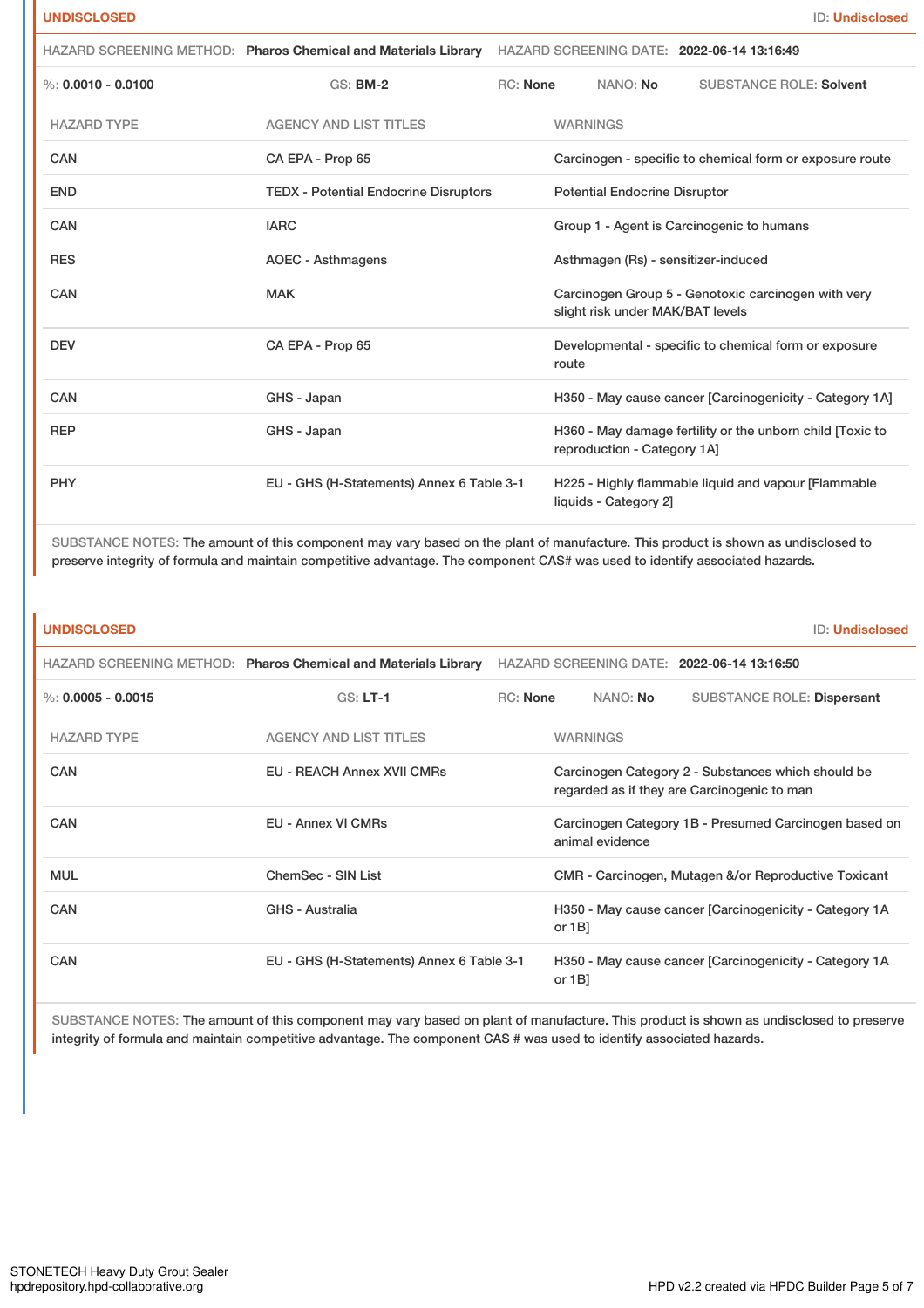This section lists applicable certification and standards compliance information for VOC emissions and VOC content. Other types of health or *environmental performance testing or certifications completed for the product may be provided.*

| <b>VOC EMISSIONS</b>                                                                                                                                                                                                   | N/A                                                                                                           |                     |                                    |  |  |  |  |
|------------------------------------------------------------------------------------------------------------------------------------------------------------------------------------------------------------------------|---------------------------------------------------------------------------------------------------------------|---------------------|------------------------------------|--|--|--|--|
| <b>CERTIFYING PARTY: Self-declared</b><br><b>APPLICABLE FACILITIES: Applies to All Facilities</b><br><b>CERTIFICATE URL:</b>                                                                                           | <b>ISSUE DATE: 2020-10-</b><br>13                                                                             | <b>EXPIRY DATE:</b> | <b>CERTIFIER OR LAB: LATICRETE</b> |  |  |  |  |
|                                                                                                                                                                                                                        | CERTIFICATION AND COMPLIANCE NOTES: STONETECH® Heavy Duty Grout Sealer has not been tested for VOC emissions. |                     |                                    |  |  |  |  |
| <b>VOC CONTENT</b><br>TDS 251 "Low VOC LATICRETE® Products"                                                                                                                                                            |                                                                                                               |                     |                                    |  |  |  |  |
| CERTIFYING PARTY: Self-declared<br><b>APPLICABLE FACILITIES: Applies to All Facilities.</b><br><b>CERTIFICATE URL:</b><br>https://www.laticrete.com/~/media/support-and-<br>downloads/technical-datasheets/tds251.ashx | <b>ISSUE DATE: 2020-08-</b><br>12                                                                             | <b>EXPIRY DATE:</b> | <b>CERTIFIER OR LAB: LATICRETE</b> |  |  |  |  |
| CERTIFICATION AND COMPLIANCE NOTES: Meets LEED v4.1 Credit "Low Emitting Materials" Content Requirements per SCAQMD Rule 1113 (Low<br>Solids Coating) and is calculated based on grams of VOC per liter of material.   |                                                                                                               |                     |                                    |  |  |  |  |

# **Section 4: Accessories**

This section lists related products or materials that the manufacturer requires or recommends for installation (such as adhesives or fasteners), maintenance, cleaning, or operations. For information relating to the contents of these related products, refer to their applicable Health Product *Declarations, if available.*

No accessories are required for this product.

# **Section 5: General Notes**

STONETECH® Heavy Duty Grout Sealer meets the Living Building Challenge v4.0 requirement that the product does not contain any of the Red Listed Materials or Chemicals. Specifically, STONETECH Heavy Duty Grout Sealer does not contain the following: Antimicrobials (marketed with a health claim) •Alkylphenols and related compounds •Asbestos •Bisphenol A (BPA) and structural analogues •California Banned Solvents •Chlorinated Polymers, including Chlorinated polyethylene (CPE), Chlorinated Polyvinyl Chloride (CPVC), Chloroprene (neoprene monomer), Chlorosulfonated polyethylene (CSPE), Polyvinylidiene chloride (PVDC), and Polyvinyl Chloride (PVC) •Chlorobenzenes •Chlorofluorocarbons (CFCs) & Hydrochlorofluorocarbons (HCFCs) •Formaldehyde (added) • Monomeric, polymeric and organo-phosphate halogenated flame retardants (HFRs) •Organotin Compounds •Perfluorinated Compounds (PFCs) •Phthalates (orthophthalates) •Polychlorinated Biphenyls (PCBs) •Polycyclic Aromatic Hydrocarbons (PAH) •Short-Chain and Medium-Chain Chlorinated Paraffins •Toxic Heavy Metals - Arsenic, Cadmium, Chromium, Lead (added), and Mercury •Wood treatments containing Creosote, Arsenic or Pentachlorophenol. See Section 1 for Volatile Organic Compounds (VOC) (wet applied products) information.